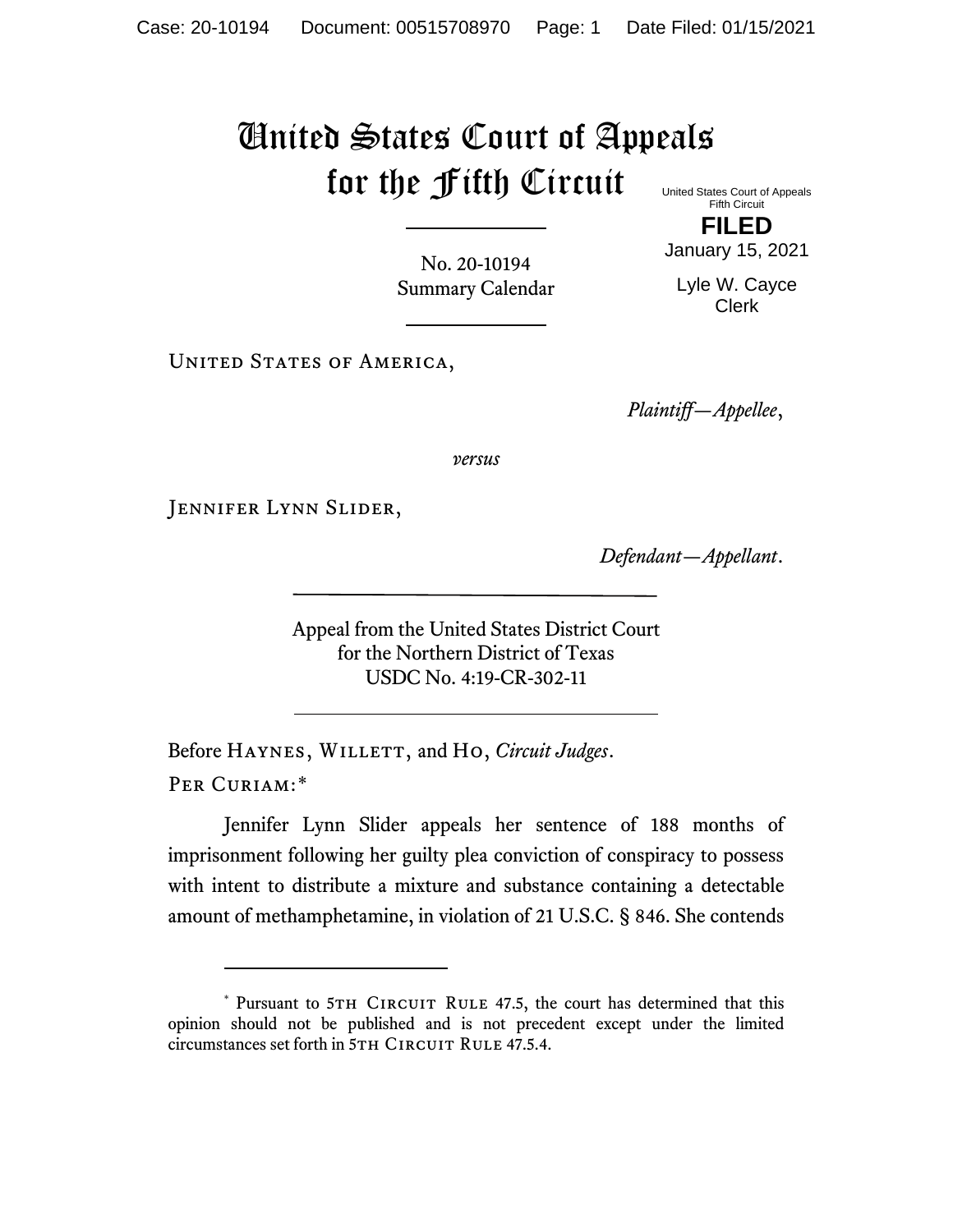## No. 20-10194

that the district court erred at sentencing by (1) declining a mitigating role adjustment under § 3B1.2 of the Sentencing Guidelines, (2) overruling her objection to the § 2D1.1(b)(12) enhancement, and (3) requiring her to prove that she was entitled to an adjustment under § 3B1.2.

We review the district court's "interpretation and application of the Guidelines *de novo*, and its factual findings for clear error." *United States v. Zuniga*, 720 F.3d 587, 590 (5th Cir. 2013). "A factual finding is not clearly erroneous if it is plausible in light of the record as a whole." *Id*. We will reverse for clear error "only if a review of the record results in a definite and firm conviction that a mistake has been committed." *Id*. (citation omitted).

Section 3B1.2 "provides a range of adjustments for a defendant who plays a part in committing the offense that makes [her] substantially less culpable than the average participant in the criminal activity." § 3B1.2 cmt. n.3(A). Whether a defendant was a minor or minimal participant under § 3B1.2 is a factual finding that we review for clear error. *United States v. Castro*, 843 F.3d 608, 612 (5th Cir. 2016). The defendant has the burden of demonstrating her entitlement to a mitigating role adjustment based on the totality of the circumstances. *Id.*; § 3B1.2 cmt. n.3(C).

Slider has not shown that she is entitled to a mitigating role adjustment. *See* § 3B1.2 cmt. n.3(C)(i)–(v) (listing factors to consider). The record reflects that Slider understood the scope and structure of the drug conspiracy. She distributed methamphetamine and gamma hydroxybutyric acid (GHB) on behalf of Rodney Gardner, and she continued to distribute controlled substances and collect money from customers even after Gardner was arrested. Further, she was Joshua Hite's GHB distribution partner and methamphetamine supplier, and she had methamphetamine and GHB customers of her own. The record also shows that Slider participated in planning the criminal activity and exercised decision-making authority by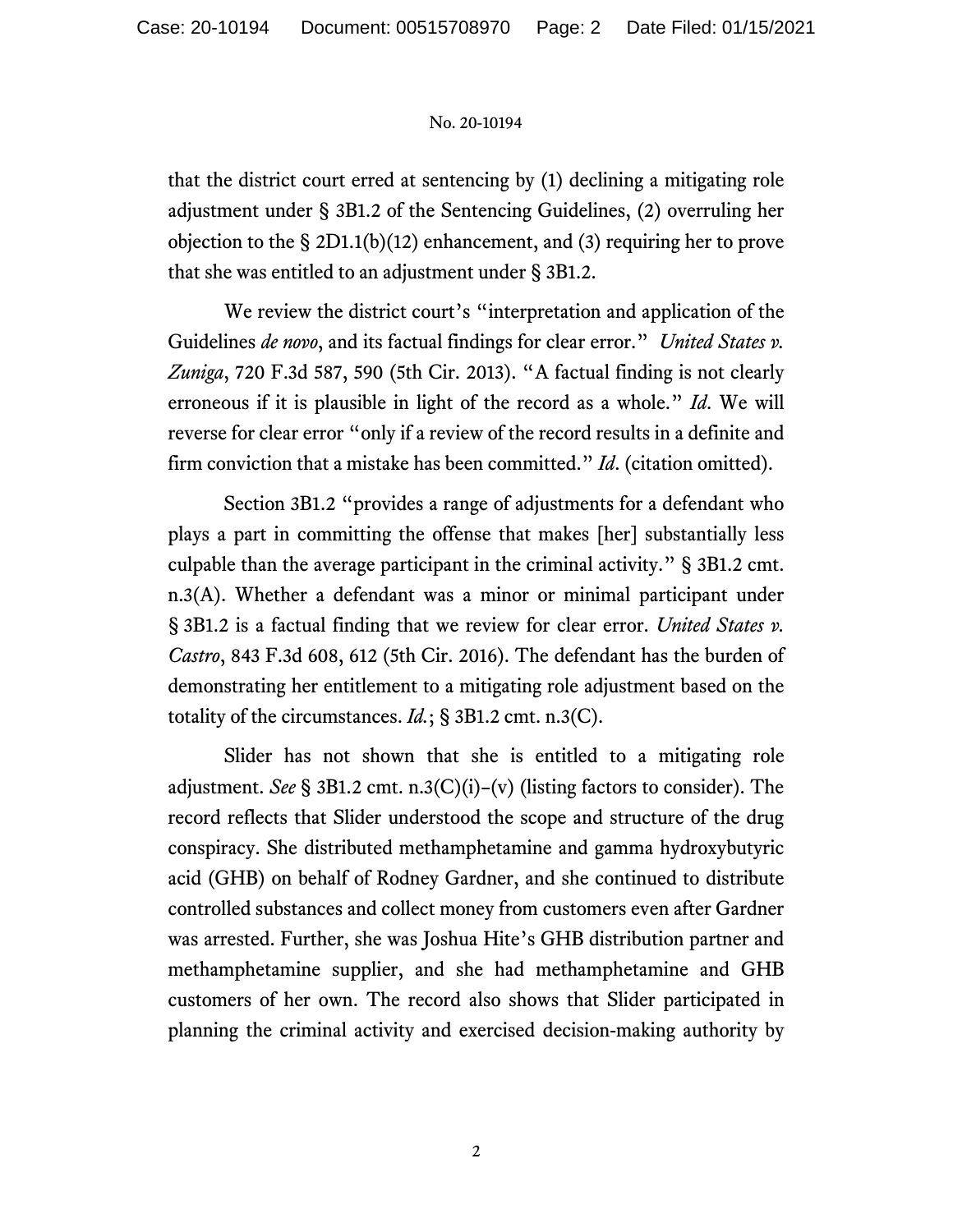## No. 20-10194

directing an unidentified coconspirator to deliver multiple ounce quantities of GHB to a codefendant, brokering GHB sales for Hite, maintaining her own methamphetamine and GHB customers, and organizing the removal of methamphetamine, heroin, and firearms from the home she shared with Gardner after he was arrested. She was also involved in the attempted coverup of the conspiracy by removing drugs from the home, remotely erasing data from Gardner's iPhone, instructing a co-conspirator to lie to investigators, creating sham documents, and falsely testifying at Gardner's detention hearing to assist his being released on bond. The district court's denial of the mitigating role adjustment was not clearly erroneous.

Under § 2D1.1(b)(12) of the Guidelines, a defendant's base offense level can be increased by two levels if she "knowingly maintains a premises (i.e., a building, room, or enclosure) for the purpose of manufacturing or distributing a controlled substance, including storage of a controlled substance for the purpose of distribution." § 2D1.1 cmt. n.17. "A district court's application of  $\S 2D1.1(b)(12)$  is a factual finding reviewed for clear error." *See United States v. Haines*, 803 F.3d 713, 744 (5th Cir. 2015). Relevant factors for determining whether a defendant "maintained" a premises include (1) whether the defendant held a possessory interest in the premises and (2) "the extent to which the defendant controlled access to, or activities at, the premises." § 2D1.1 cmt. n.17.

Slider does not argue that the home she shared with Gardner was not maintained for the purpose of manufacturing or distributing a controlled substance. Instead, she argues that she did not have sufficient dominion and control over the home to "maintain" it for this purpose. We have held that unrestricted access to a premises indicates a "level of access, dominion, and control" that "suffices to support a maintenance finding under the deferential clear error standard." *United States v. Guzman-Reyes*, 853 F.3d 260, 264 (5th Cir. 2017) (alteration and citation omitted). Here, the record